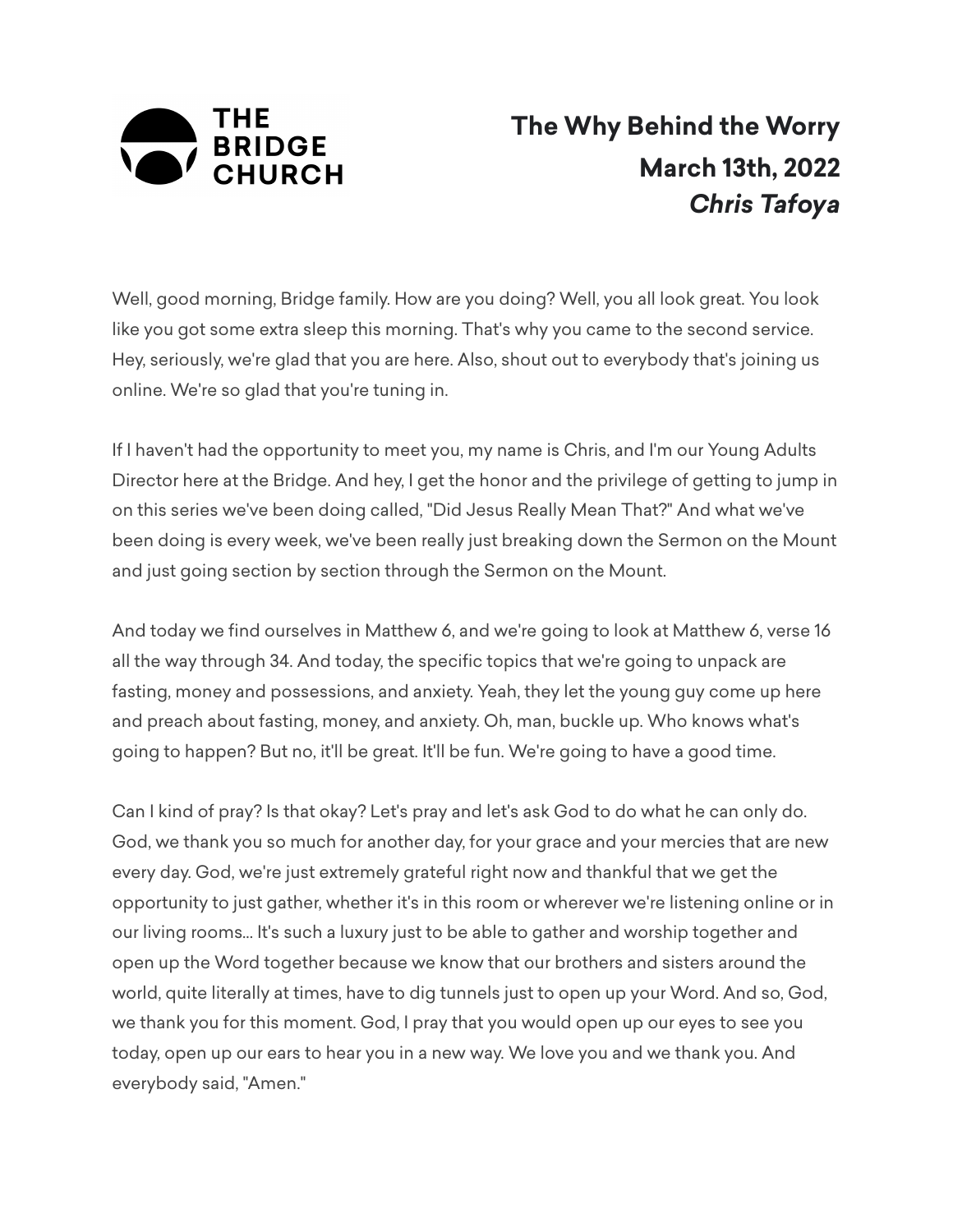I don't know where you're tuning in from, but here in middle Tennessee, man, these little glimpses of summer... Yeah, they're kind of devastating. Like, this is rough. It was nice all week. And then here we are. And it's kind of crazy. But I love when the weather starts to change and it gets nice outside and we start doing maybe some outdoor activities. And for those of you that have outdoor hobbies, you pick those up again and start doing it. Out of curiosity, what I did is... I was curious, like, what are the top hobbies for Americans? What are some of the top hobbies?

And I looked at the list, and number three on that list is working out. Listen, if that's one of your top hobbies, I hope to be like you one day. I really do. That's great. The second top hobby on that list is reading. I was shocked by that—reading. Once again, if that's one of your top hobbies, I hope to be just like you one day. But number one, no surprise here, it's watching TV or movies. That's the number one hobby.

I mean, if you've ever watched a Netflix show, once you find a good one, your weekend's done. It's a wrap, you're all in. But what I find so fascinating about this list is there was something that wasn't on the list that, if I'm being honest, it should be the number one thing on the list. The number one hobby. See, I believe the number one hobby is worry. See, I believe that it is the most practiced hobby in the world.

And it's a hobby that gives you something to do, but it truly never gets you anywhere. It's the number one hobby we all experience and spend so much time with—worry. Whether it's the smallest of worries to the biggest of worries, it's where we spend so much of our time. And what I love about this section of scripture that we're going to unpack here in just a moment, Jesus talks about fasting at first, and fasting is great because fasting can help us combat worry and anxiety.

Then he goes in to talk about money and possessions. And so often, if we're not careful, money and possessions can fuel our worry and anxiety. And then Jesus, he lands on anxiety and really unpacking that. And so I want to start in fasting right now. So go with me to Matthew 6. We're going to look at verses 16, 17, and 18. Let's see what Jesus has to say about fasting.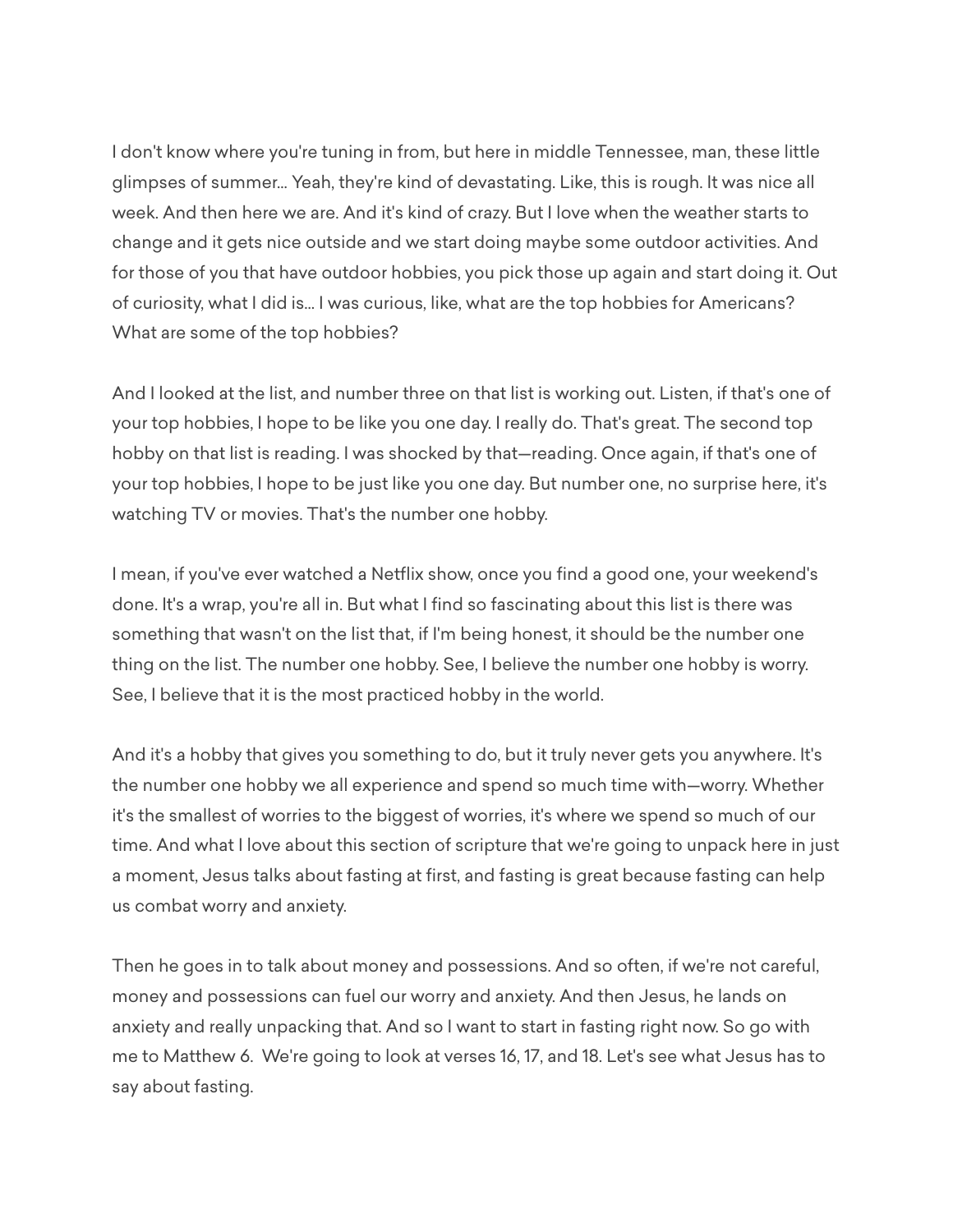He says this, "When you fast, do not look somber like the hypocrites do, for they disfigure their faces." Basically what that means is they would put mud and ash on their face and wear their oldest clothes so they can look really dirty and be seen and noticed by others. "For they disfigure their faces to show others they are fasting. Truly, I tell you, they have received their reward in full. But when you fast, put oil on your head and wash your face" that was just a normal custom in that time—"so that it will not be obvious to others that you are fasting, but only to your father who is unseen. And your Father who sees what is done in secret will reward you."

See, what I love about Matthew 6 is Jesus deals with three commonly abused religious practices that we're familiar with: giving, prayer, and fasting. And what he does is he shows us that what religious leaders would do is they would take these practices that were good, but they would start to do them with the wrong intentions and the wrong motives.

Like Pastor Ian said last week, when it comes to prayer, we have to be careful that we have the right intention and motives because people in that time, they would stand on the street corner and they would pray out loud just to be seen and noticed. And the same thing can happen when we fast. It's fitting that right after teaching about proper prayer, Jesus focuses on fasting. Why? Because we can pray without fasting, but we cannot fast biblically without prayer. They go together.

Done with the wrong motives, they both can be a form of self worship, like when we're doing it with the wrong intention. I'll give you an example. Like, some of us, we so often do this. Typically when we fast, we love to jump on social media. And it's kind of like, "Hey, what's up, you all? Chris here. Day seven of my fast. God is just really doing some incredible things." What are we doing? Like, "Day two here, staying strong fasting." We do that so often. Or maybe you hear the person that jumps on social media and likes to let people know that they're fasting from social media for a month. Okay, thanks for letting me know. I appreciate that.

If you notice, in verse 16, Jesus did not say, "if you fast." No, he says, "when you fast." He's implying that he expects his followers to fast. So fasting is essentially giving up food or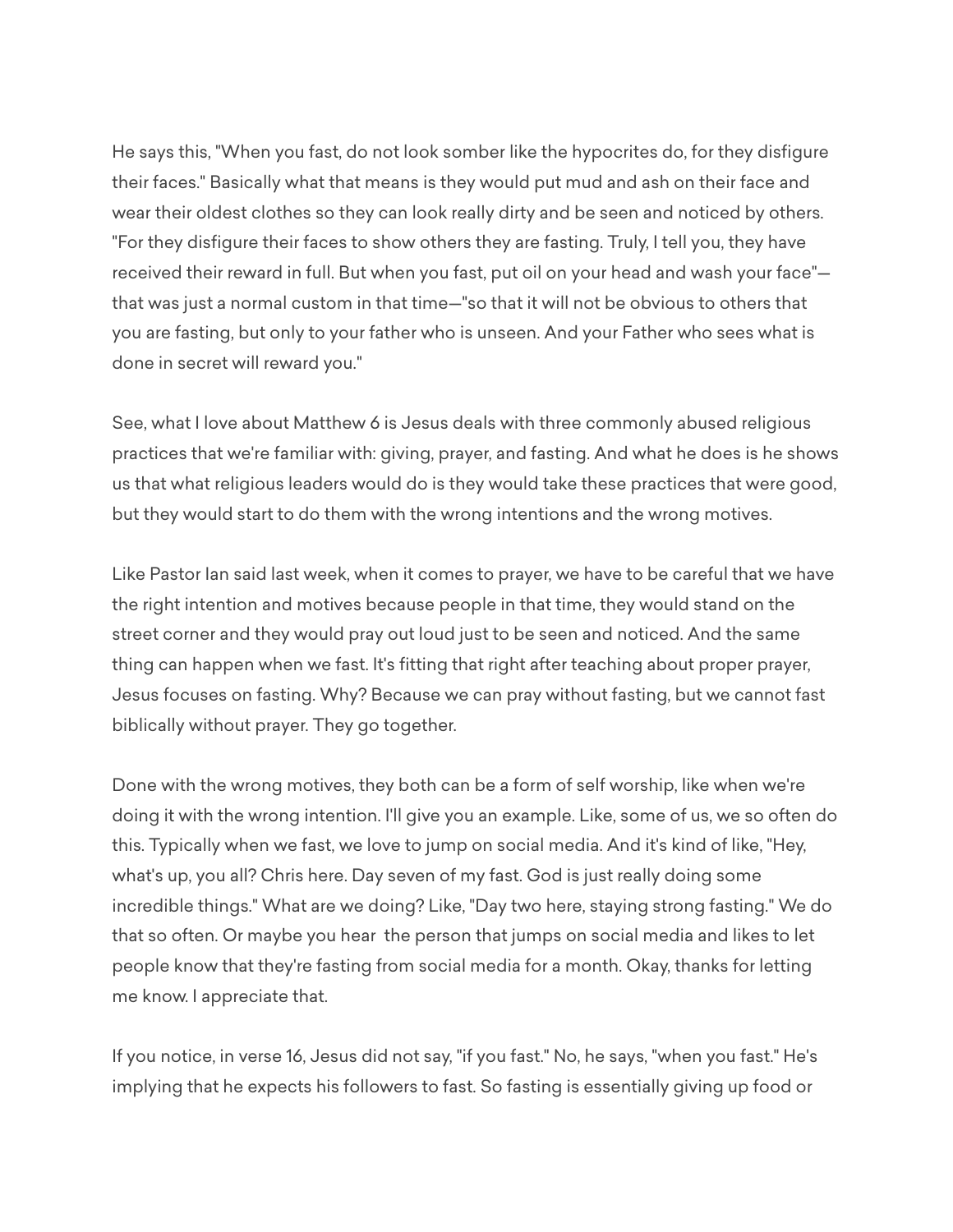something else important for a period of time to focus our thoughts and everything on God. And so we know that we should fast as believers. But why fast? Why should we fast?

I want to show you—they're going to put up a list here. And I want to show you some different reasons on why we should fast. The means of seeking to conquer sin and temptation, means of seeking wisdom and revelation, means of seeking God's help in a desperate situation, for mourning over sin, mourning over great pain or loss, or for developing self-control.

Now, I don't know about you all, but I grew up in a Church that served food for everything. Like, for everything. As a matter of fact, in our church lobby growing up, there was a table that had pastries and bread on it every day. So fasting food... yeah, it was difficult growing up. It was difficult at our church. As a matter of fact, Pastor Ian he said he would call them —after events, they would have food, he'd call them "pot blessings." You all heard of that? Like a potluck and a pot blessing? I said, "Hey, I'm from Denver, and a pot blessing where I'm from is something totally different." Just being honest. If you don't get that, you will when you visit Denver.

So the question becomes, can we fast other things beyond food? And yes, because if we consider the essence of a fast, giving up something important to focus more on God, then yes, that's great. That would be more beneficial to us. We must ask ourselves this question: is there anything that is keeping me away from devotion to God or serving others?

Is there anything keeping us away from devotion to God or serving others? Because let's be real, there's a lot of things in our world right now that are vying for our attention and our affection. There's a lot of distractions right now going on, a lot of different things. So it's good to ask God if he's calling us to fast, to better seek Him fasting.

It assures that the main thing stays first, that the best thing stays first when we find ourselves consumed with worry and anxiety. Fasting is great because what it does is it kind of grounds us. It realigns us and gets us back to the most important thing, which is our intimacy with our heavenly Father. Prayer and fasting. They're such important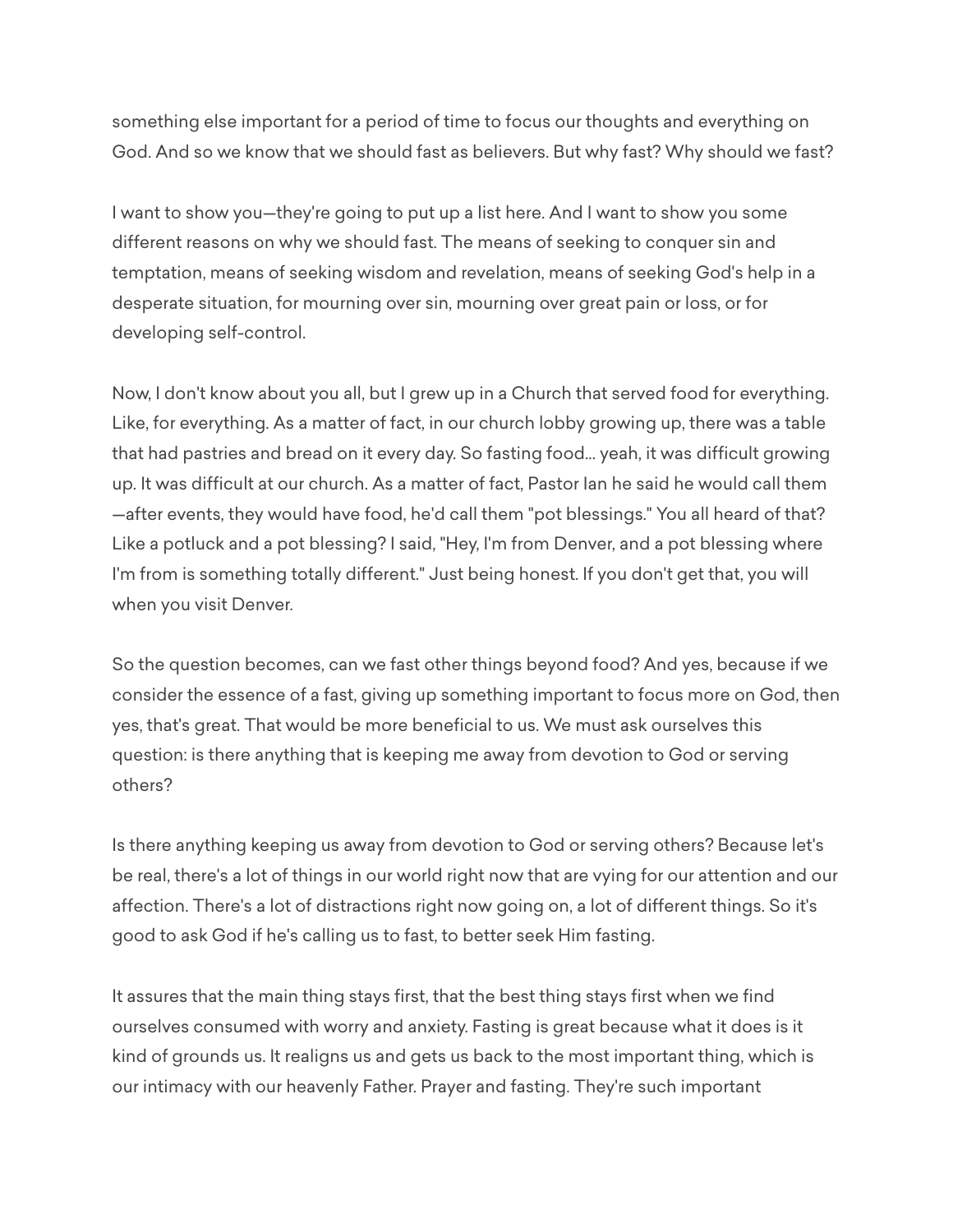practices because they can help us combat our fleshly desires that we have, the fleshly desires that we have for maybe money and possessions.

And so I want to look now what Jesus has to say about that, and it's in verse 19. We're going to read all the way through verse 24. It says this: "Do not store up for yourselves treasures on earth, where moths and vermin destroy and where thieves break in and steal. But store up for yourselves treasures in heaven, where moths and vermin do not destroy and where thieves cannot break in and steal. For where your treasure is, there, your heart will be also. The eye is the lamp of the body. If your eyes are healthy, your whole body will be full of light. But if your eyes are unhealthy, your whole body will be full of darkness. If, then, the light within you is darkness, how great is that darkness? No one can serve two masters. Either you will hate the one and love the other, or you will be devoted to the one and despise the other. You cannot serve both God and money."

See? So how many out here, by just a quick show of hands, you would agree? You'd say that money is important, right? Money is important. It's okay. You can raise your hand. We're not going to take up an offering right now. Maybe we should. I'm kidding. We can all agree money is important. It is. There's a reason why Scripture speaks on wealth more than any other topic, because there are dangers that come with desiring and having wealth.

The Bible has countless stories of people who were greatly hurt by having a wrong relationship with wealth. Stories like that of Solomon, who fell away from God in part because of his great wealth. And here in the Sermon on the Mount, Jesus teaches us how to relate to riches because we know that money in and of itself is not bad. But it's the love of money that is the root of all evil.

And so the temptation to lay up or store up treasures, that's a real temptation. That's a real thing that we deal with and we struggle with, even at a young age, especially with social media. With social media, we're invited into other people's worlds, and we get to see what so-and-so just did, or where they just went, or what they just purchased. And it's like, "Oh, well, I've got to go get that. I've got to get the bigger, better version of it. Now."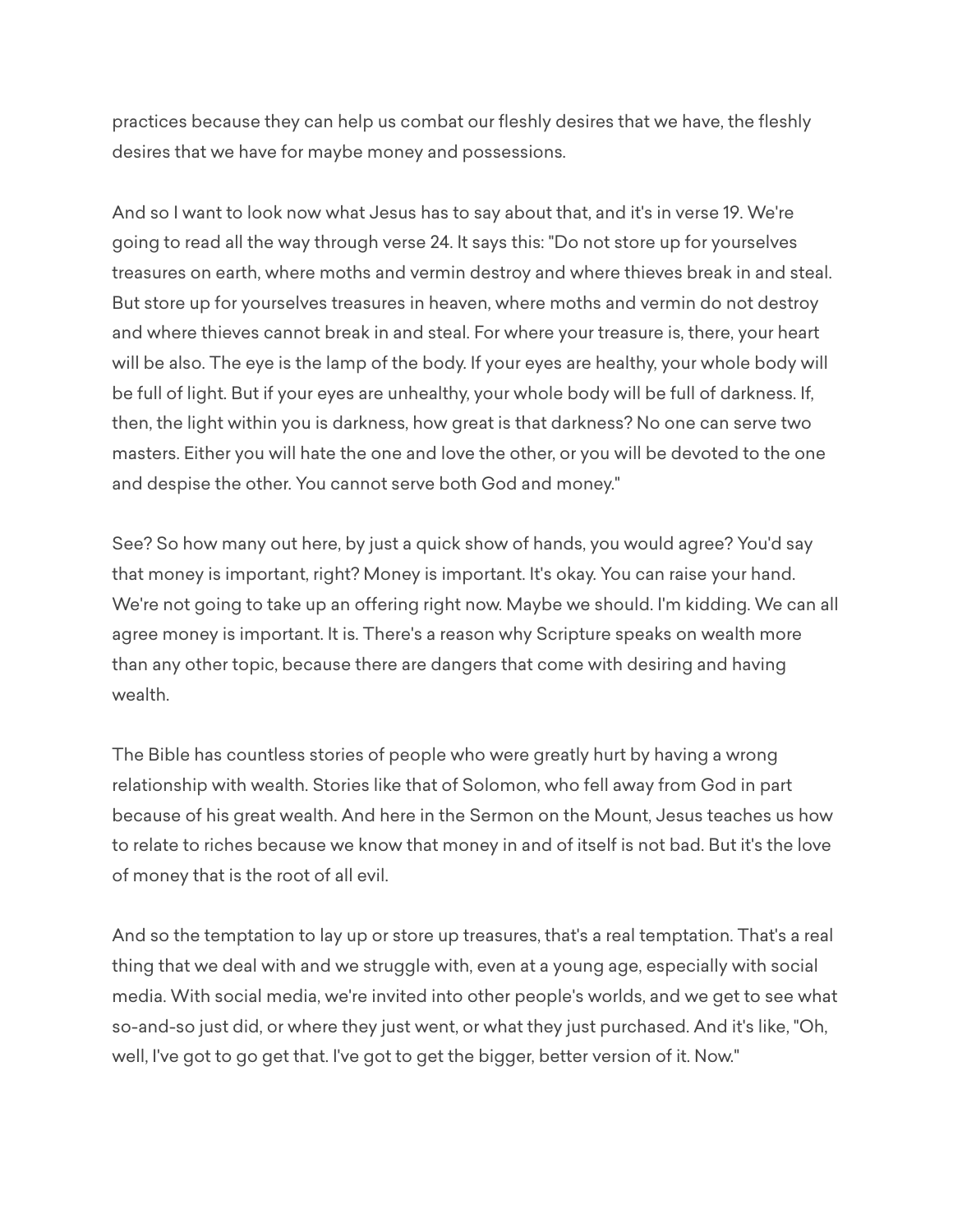I've gotten to travel to quite a few cool places in my life, and every time I go, I find myself thinking, "Man, if I only had enough money to buy a house here... If I can just get a house on this beach or like a Ferrari—oh, I'd love to drive one of those home. What would people think of me then, if I got to drive it?" The temptation is real. And it's not even with big, extravagant things. It can be with things like jewelry, family, power, popularity...

All these things do is... It's a tactic of the enemy to kind of pull you away from having an intimate relationship with our Heavenly Father. Jesus, in verse 19 and 20, what he teaches us here, he teaches us about earthly riches. He teaches us that they're temporary. They're temporary. And he compares earthly riches with heavenly riches. And he describes three of the ancient world's riches. He describes clothes. He describes food and money. He said, hey, as far as clothing... Yeah, moths are going to eat that. It's going to decay at some point. And food, if too much is stored up, rats and insects are going to eat it. And money, back in that time, people would dig holes and put it under their house. They'd hide their money in jewelry. And so thieves would come in and steal it. And so he's saying, "Hey, all that stuff is temporary. It'll decay, or you will leave it at death. So you shouldn't put your hope in it."

You should put your hope in God and God alone. But I know that's easier said than done. To this day, I've yet to see a U-Haul behind the hearse. And I know that everything that we own, it's stuff of future garage sales and junkyards and dumps. Whenever I read this section of scripture, my mind goes to TSA security at the airport. And have you all ever traveled behind that rookie traveler? He's trying to get through the metal detectors with his coin collection in his pocket. It's like, "Bro, what are you doing? You got to take the coins out. You can't get through with that."

I almost feel like something similar is going to happen when we get to heaven. There's going to be TSA at the pearly gates, and we're going to show up and we're here spending all of our time on Earth just accumulating things, and they're going to look at us and say, "Hey, you can't get in with that. I know you spent a good portion of your life running towards that thing or putting a lot of energy or something into that. But hey, you can't get in with that. That's temporary. It stays there."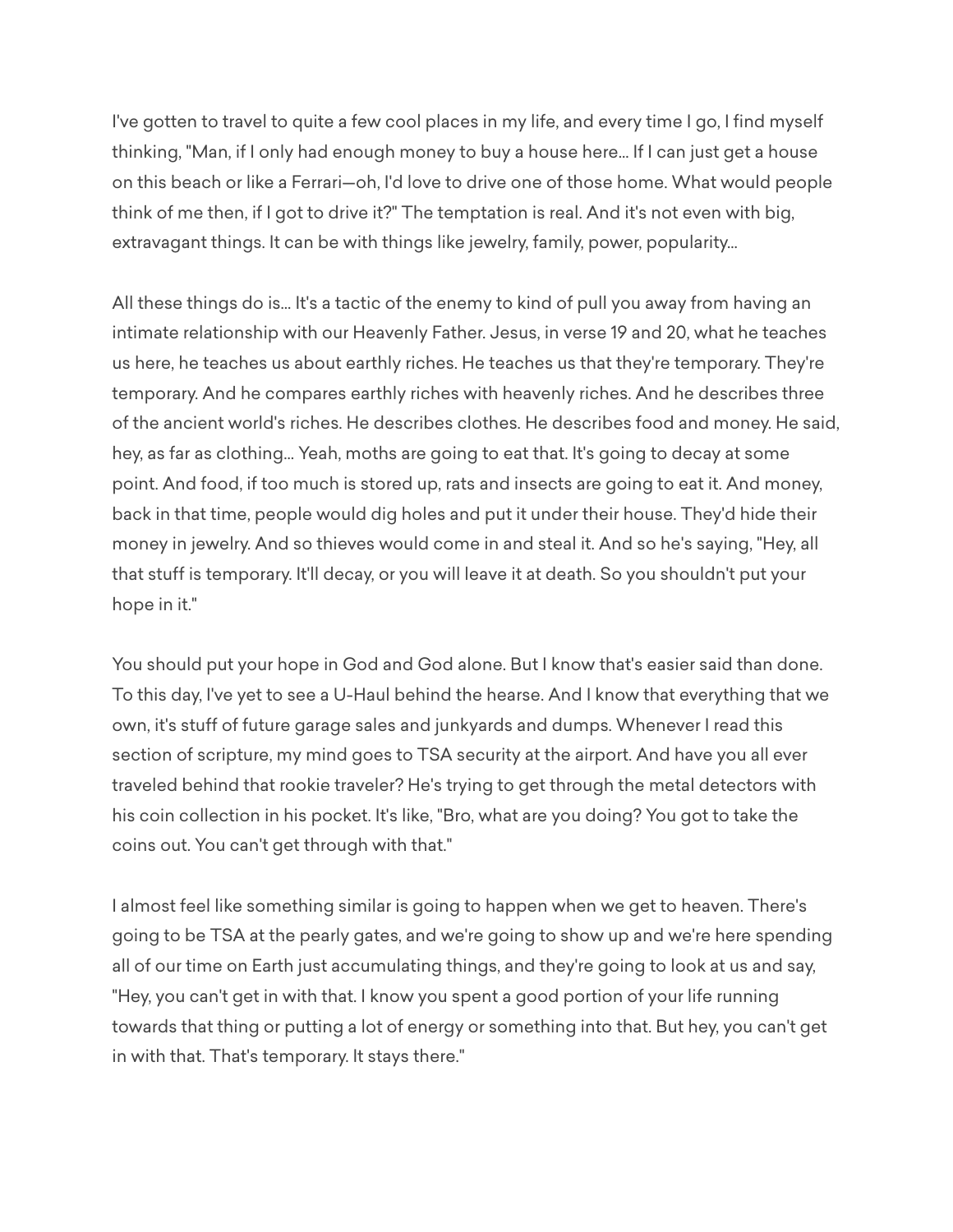And I love what Jesus does in verse 21. He goes on to start speaking—really, he speaks into idolatry. Here, Jesus commands us to not accumulate, not because treasures are bad, but because our hearts can be bad. We tend to so often trust our wealth to take care of us when something goes wrong, when a storm or a catastrophe hits, we tend to trust our wealth. We tend to focus on that instead of God. We also tend to believe that our treasure will satisfy our hearts. And the world tries to prove that in every way, like, "Hey, you just need to get this new thing and you'll be good, you'll be happy. Hey, this new phone, that new car, that new job that will satisfy you."

But we know temporary things can never satisfy the eternal longing in our hearts. That's why Jesus says, "I am the bread of life. Whoever comes to me shall not hunger. Whoever believes in me shall never thirst." Scripture says, "For he satisfies the longing soul. The afflicted shall eat and be satisfied. Those who seek him shall praise the Lord in his presence. There is fullness of joy." This is great news.

See, unfortunately, I've had the opportunity to be around quite a few people on their deathbed and I've yet to this day I've never heard them talk about the money and possessions that they have or that they have accumulated in their life. The only thing they care about is their relationships—their relationship with God and their relationship with the people around them. A treasure is anything that could become an idol. It is anything we rely on to satisfy us apart from God. It can be a hobby, it can be a career, it can be a person.

So I want to give you two questions. These two questions, they're going to put them up. They are questions that really help us to search our hearts and discern where our treasures are. The first question is this: what occupies our thoughts when we have nothing else to do? Maybe when you first get ready to go to bed and you lay down, where is your mind going? What are those thoughts about? Is it about maybe investments or a position or a job? If so, those are the things that we treasure.

The second question I love: what is it that we know we cannot be happy without that thing? It probably just popped into your mind right now. What's that thing that if it was taken away from you tomorrow, how would you react? What would life be like then? See, Jesus, he goes on in the next two verses to speak about spiritual blindness. He talks about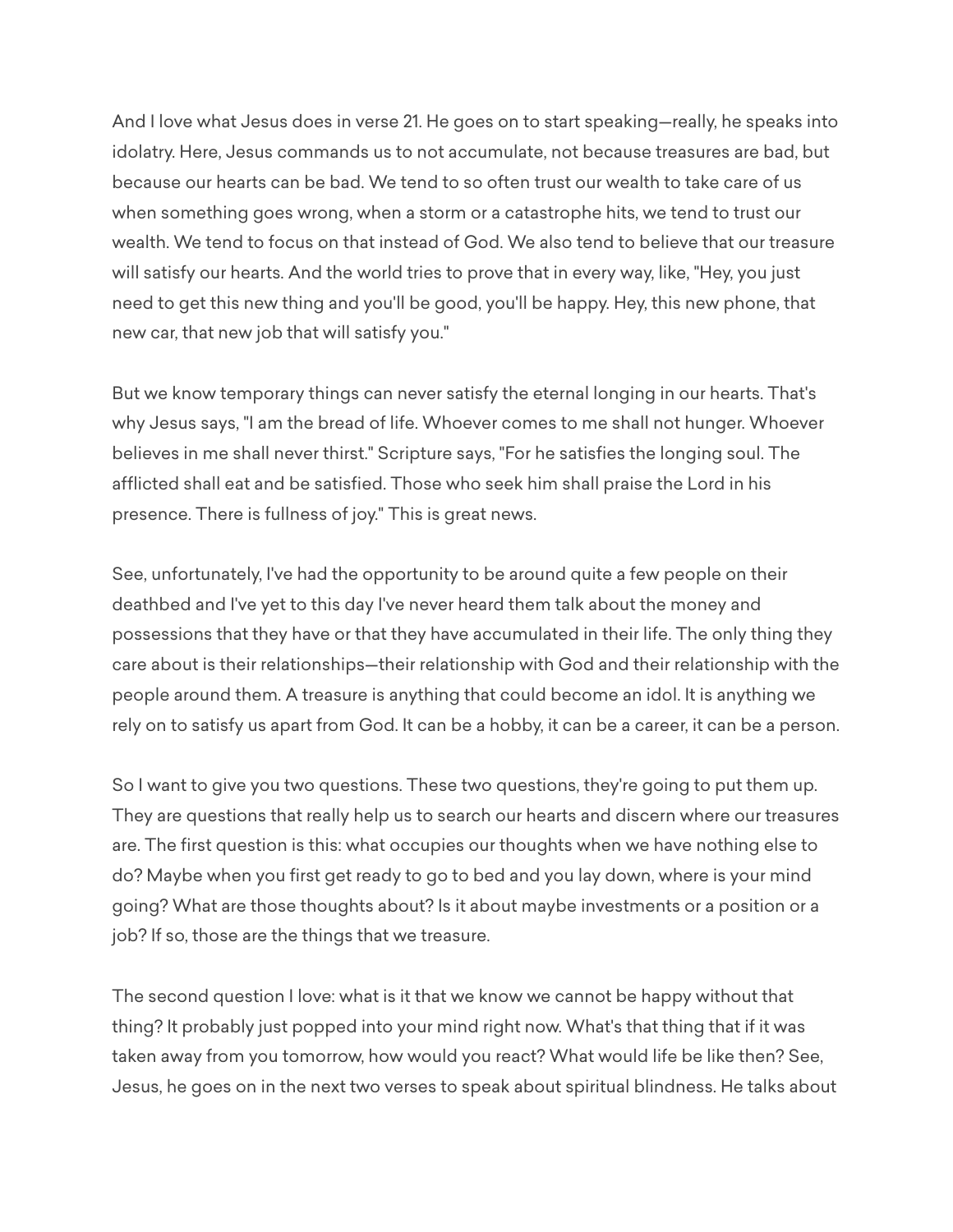what is a healthy eye and an unhealthy eye. And so after really digging into this, what it means is a person with a healthy eye is somebody with a generous heart.

Instead of selfishly storing up wealth, they generously share it with others and use it to build God's Kingdom. A person with an unhealthy eye, they can be greedy or maybe stingy. And so Jesus' point here is that people who selfishly focus upon storing up wealth, they develop a severe spiritual blindness. He says that they are in darkness and can't properly evaluate people or life.

Jesus, he ends this section talking about this idea of how we can only have one master. It's God or something else, period. It's one or the other. And money has a tendency to control people and keep them from serving him. See, I don't know where your heart is, or what it is that you're longing for, or what it is that you treasure. Only two people know that: you and God. But what I do know is that what we have here is temporary. But the good news is that there is an inheritance waiting for us when we go to be with the Lord and we must see the grace of the gospel in our daily lives. We must live by that grace through faith for what is to come.

When we focus on how we look, maybe when we pray or when we fast or how we look due to money or possessions, what we do is we continue to create this self-reliance orbit where we start to think this and believe, "Hey, it's all about me. I'm in control here. I'm the one in control." And when we do that, what we do is we open up the door and we welcome in anxiety. And so I want to see what Jesus has to say about anxiety.

So we pick up the text in verse 25. We're going to read all the way through. We'll read through verse 34. It says this: "Therefore, I tell you, do not worry about your life."

It's like, "Oh, that's it? Okay, easy enough."

"Or what you will eat or drink or about your body, what you will wear. Isn't life more than food?" That's tough. I love food. "The body more than mere clothes. Look at the birds of the air. They do not sow or reap or store away in barns, and yet your heavenly Father feeds them. Are you not much more valuable than they? Can any one of you by worrying at a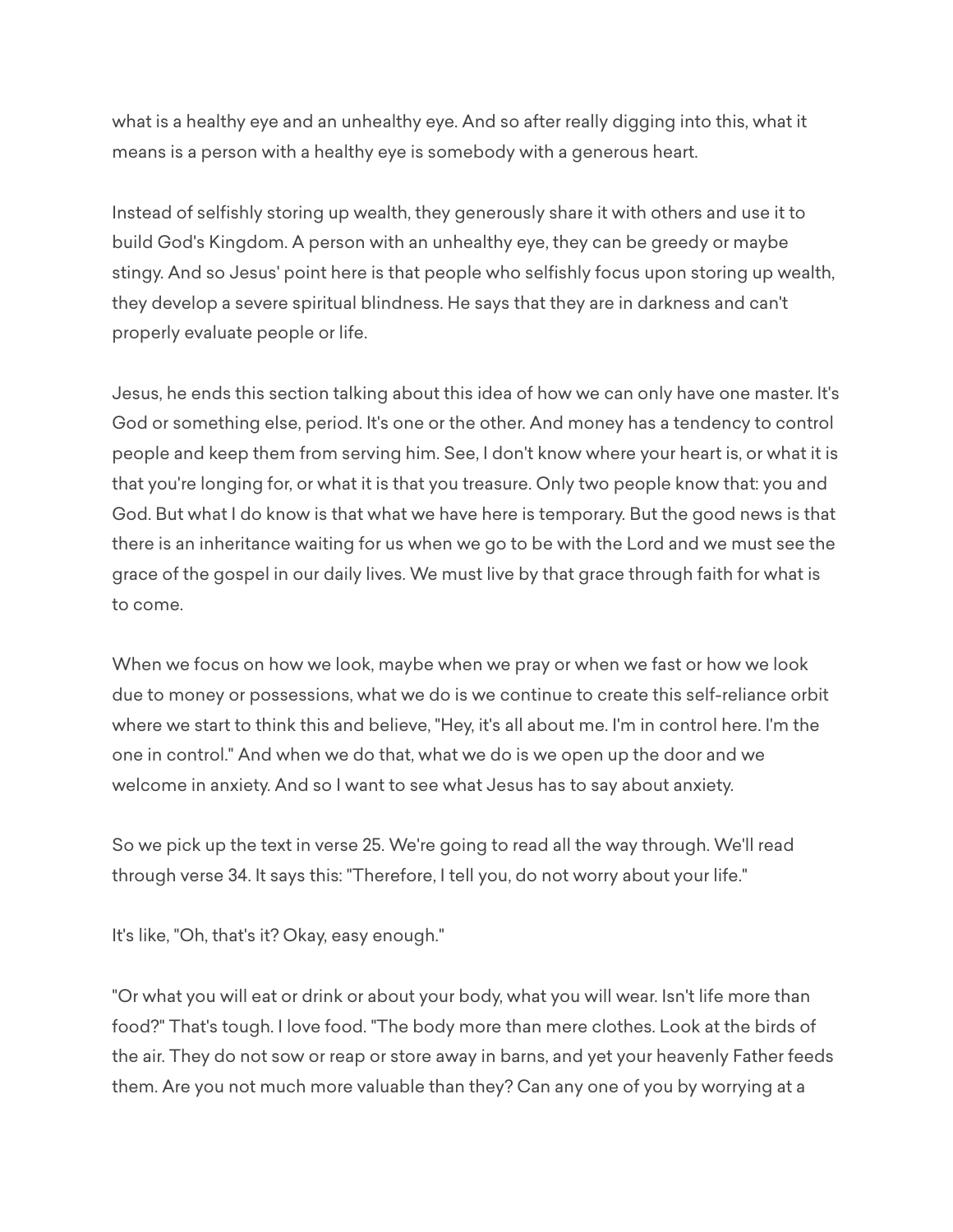single hour to your life? And why do you worry about clothes? See how the flowers in the field grow? They do not labor or spin. Yet I tell you that not even Solomon in all of his splendor was dressed like one of these. If that is how God clothed the grass in the fields, which is here today and gone tomorrow, is thrown into the fire, will he not much more clothe you? You of little faith. So do not worry, saying, 'What shall we eat?' or, 'What shall we drink?' or 'What shall we wear?' For the pagans run after those things, and your heavenly Father knows that you need them. But seek first his Kingdom and his righteousness, and all these things will be given to you as well. Therefore, do not worry about tomorrow, for tomorrow will worry about itself."

Now, maybe you're sitting there, or you're joining us online, and maybe you had the first thought that came to your mind is what I had as well: "Aren't some forms of worry good?" Right? Like there has to be some good forms of worry! Well, we should be concerned because concern helps us to be diligent and prudent. See 2 Corinthians 11:28, Paul says, "Apart from other things, there's a daily pressure on me of my concern for all the churches."

He had a constant concern over the welfare of the churches. We should be concerned about our spiritual wealth, our health. We should be concerned about that of others as well. But we should not worry because worry negatively affects us, and worry, it can be truly rooted in our lack of trust in God. The difference between worry and concern is the why that is rooted behind it.

In verse 25, Jesus—what he teaches us here, he teaches us to focus on eternal matters instead of temporary ones, because so often we focus on earthly matters like riches and possessions and these different things. And what does that do? That breeds worry and anxiety. He says, no, focus on eternal matters that can help deliver us from those worries, and it can help bring in God's peace. In this next section, Jesus teaches us to focus on our Father's providential care, to focus on his providential care.

I'll explain. Jesus, he talks about how God feeds the birds and clothed the flowers and grass. And we know that this happens by natural processes. But what it does is this reflects the doctrine of God's providence. Let me explain. This means God is not like a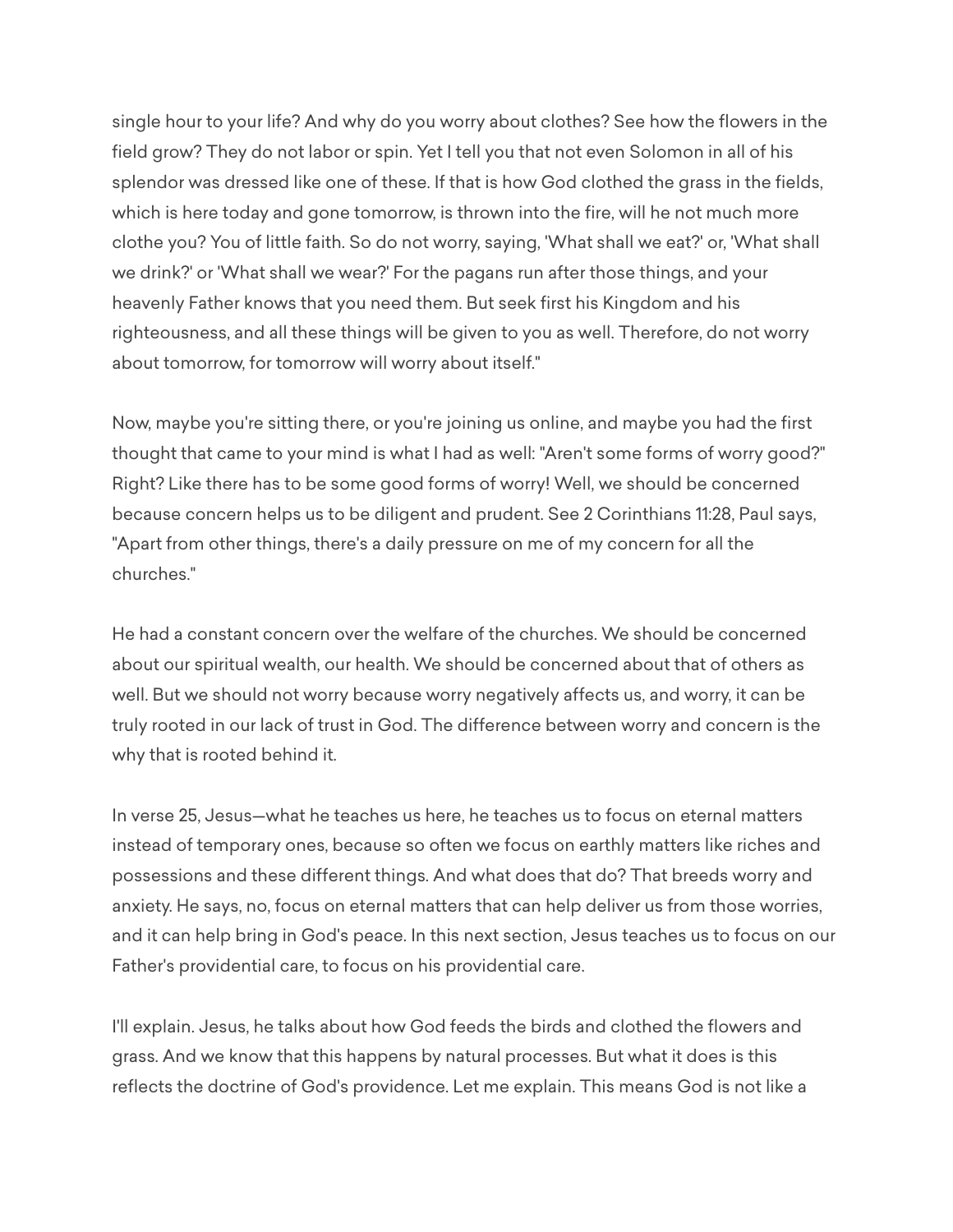watchmaker who creates a watch with different mechanisms inside and simply allows it to run all on its own, apart from the maker's intervention. No. God is intricately involved in every aspect of his creation. Scripture says that he sustains all things by his Word. Everything is totally dependent upon God.

He gives us life, breath, and everything else. Even our moment by moment breath cannot happen apart from God's grace. God is involved in the intricate processes of flowers blooming and grass gaining its color. Nothing happens apart from God. Everything happens in such a way that one could say, "God did it." God did it. In verse 26, he teaches us that we must recognize our value to God. This is good news.

Again, recognize our value to Him. It must be noticed that Jesus doesn't say, "The bird's Father will provide." No, he says, "The disciples' Father, our heavenly Father, will provide." So aren't you more valuable than they are? Like birds... They are not made in the image of God. We are. We are his prized possession. They are not sons and daughters of God, coheirs with Christ. God made us his chief in creation. So how much more would he not make sure we have all of our needs.

Let me be clear. He doesn't promise us our wants. I know that there's a lot of things that you want, a lot of things that I want—I get it. So often that we're so worried about the things that we want, and it creates anxiety. You're worried about how we lack our wants, and so that's why we worry. But listen, God promises to provide our needs. I'll put it this way: if God gave his best for us in Jesus, how will he not also provide everything else that we need?

Listen, I don't know what your upbringing was like. I don't know what your life has been like, how difficult, how hard it's been. But what I do know is, regardless of what you've been through, God loves and cares for you, and he sees value in you. You are valuable to Him regardless. So much so that he sent his son to die on a cross for you. He values you.

The next thing we learn here is we must recognize how unproductive worrying is. If we're being honest, it's pretty unproductive. Worry does not benefit us physically, mentally or spiritually. It really doesn't. Proverbs says, "Anxiety in the heart of man brings depression."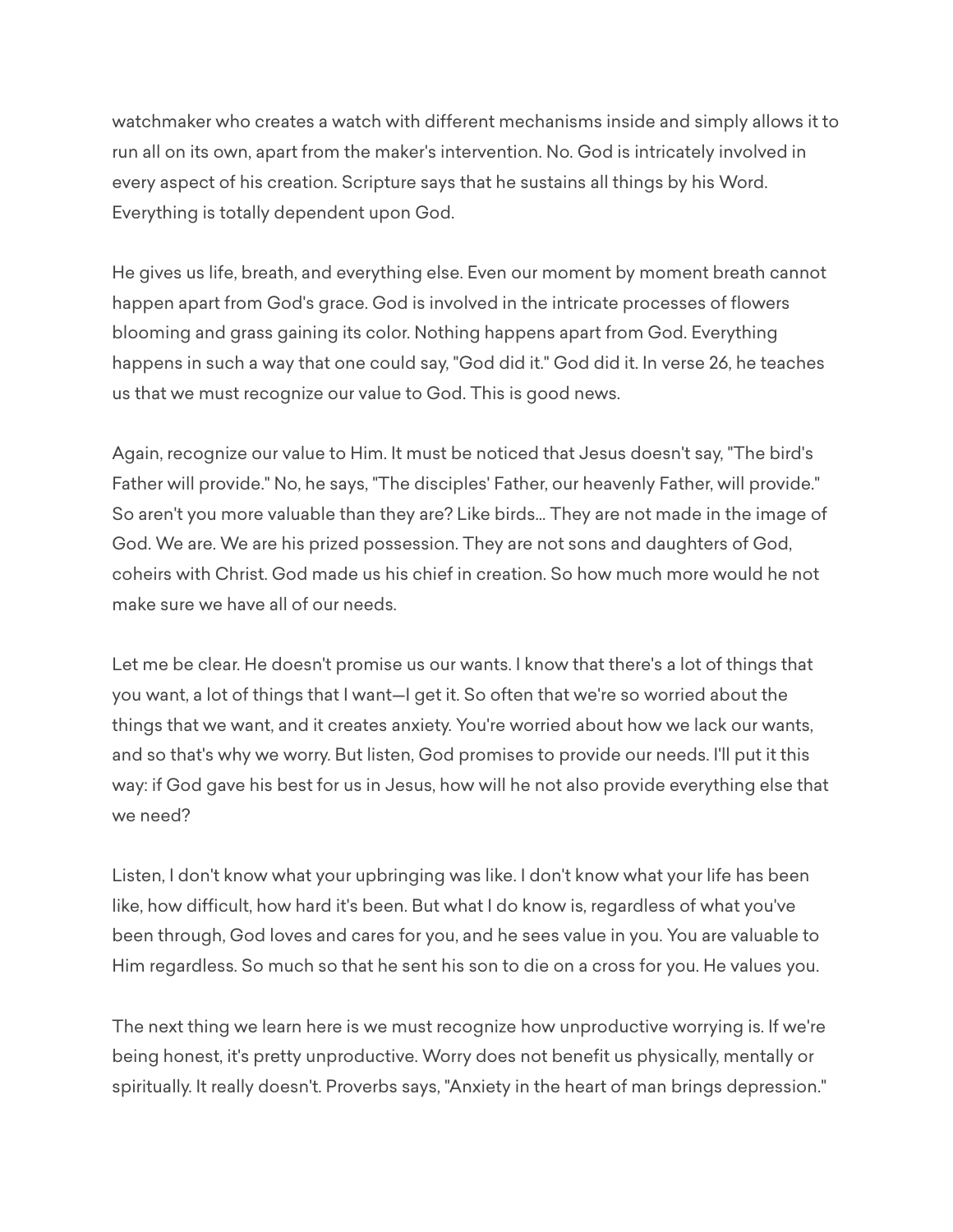Typically, when we start to worry about something, it affects our entire mood. It affects everything. It affects us spiritually. It can even affect the people around us.

So let's look at it this way. If the Bible is God's Word for us, as it contains his teachings about how we are valuable to Him and His providence over our lives and his promises to us, and yet we still live in worry, could it be that our worry is a form of atheism? Could it be?

I mean, how can God's Word profit us if we don't believe Him? How can anyone's word profit us if we don't believe what they're saying? Like, if we're talking and there's some suspicion on what you're saying, we'll never make plans. We'll never do anything. In the same way, to worry is to say that God and His Word are untrustworthy and therefore Scripture will not profit us. See, what worry can do is it can deny the wisdom, love and power of God. It says he doesn't know what he's doing, he doesn't care, and he's not able to help me.

I get it. There are moments in our lives where we can see the promises, and it's like, "God, I see Him. I know you're there, but I'm just struggling to believe it." And I know, Jesus, in this section, He really comes on really strong.

But I love the last few verses because He ends with such love and grace. It's so beautiful. I want to read verse 33 to you again. They're not going to put it up on the screen. Verse 33 says this: "But seek first His Kingdom and righteousness, and all these things will be given to you as well."

See, what Jesus is teaching here is that we must pursue God's promises. We have to pursue His promises. Some have counted over 3,000 promises in all of Scripture. I believe Matthew 6:33 is one of the greatest. He's saying when God's Kingdom and righteousness are our priority, God meets our needs, which can ultimately help deliver us from worry, from fear, from anxiety. I'll put it this way: your worries expose what you seek. Your worries expose what you seek. So what? So seek first His Kingdom.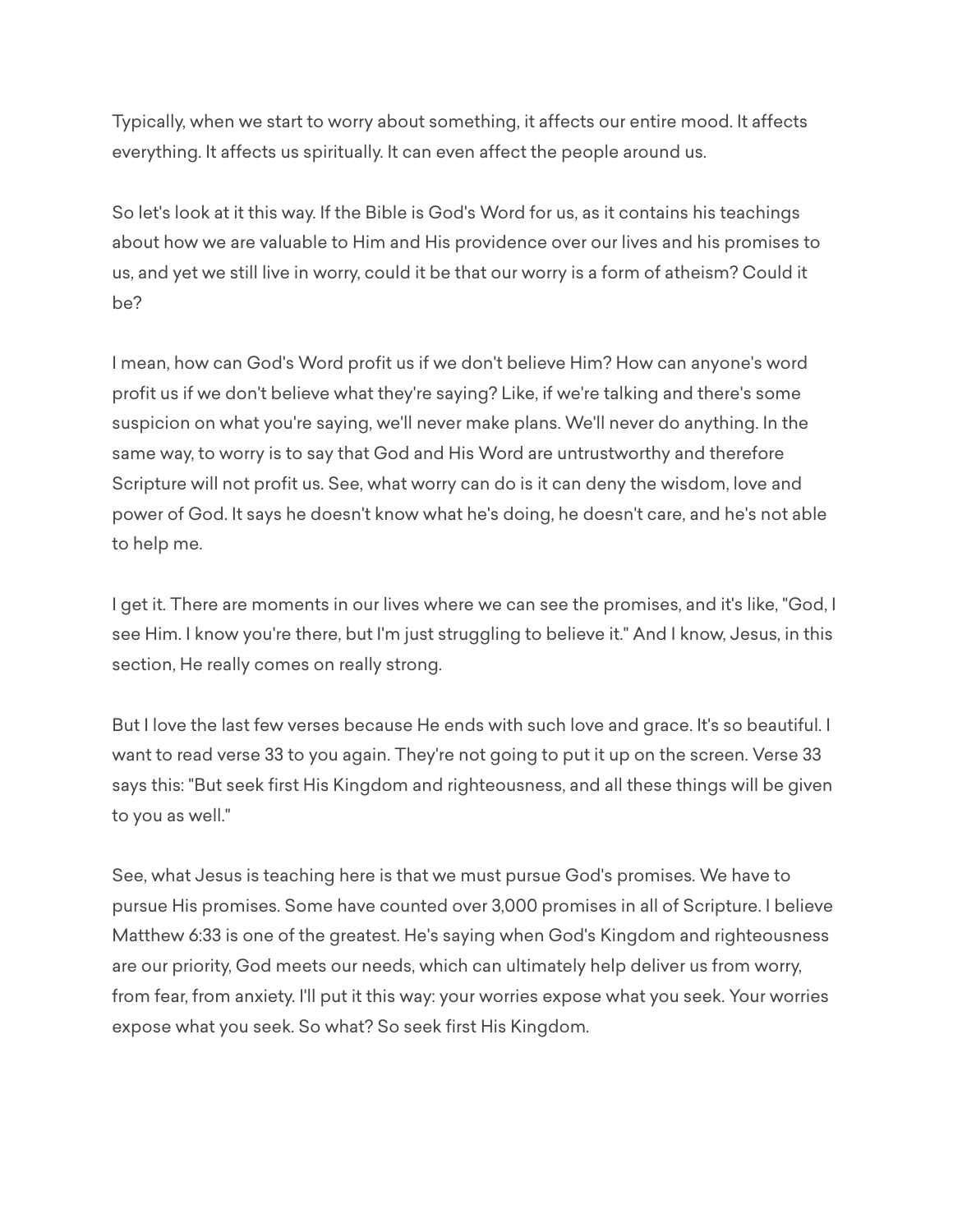In the last verse, Jesus goes on to teach us, he says, "We must focus on God's grace for the day." He teaches us to focus on His grace for today. See, it must be noted that Jesus says that we will have trouble. The fact that he calls us not to worry does not mean that as believers, we are exempt from hardship. Wouldn't that be nice? You know how many new believers I talk to and they say, "Hey, Chris, once I became a Christian, my life got really hard." Yeah, it can be like that. We're not exempt from hardship. That's not the promise.

We know that john 16:33 says in this world we will have trouble. We will have suffering. We live in a sinfilled world. We will hurt people. People will hurt us. Bad things will happen. Tragedy will strike. All these different things will take place. However, God promises to give us grace for the day. For today.

I love what it says in Lamentations 3:22-23. It says this: "Because of the Lord's great love, we are not consumed, for his compassions never fail. They are new every morning. Great is Your faithfulness." As we wake up each day, grace is given. When Israel was in the wilderness and they only received enough bread for the day, God often does the same with us. He often gives us grace for the step that we're on, but not the next one—only grace for the day.

Author George McDonald said this: "No man ever sunk under the burden of the day. It is when tomorrow's burden is added to the burden of today that the weight is more than man could bear."

It's a way to overcome worry. Live in the day. Take advantage of the grace that God gives you to be faithful today. You've got a trial or something going on in your family, do your best to love them today. You're getting frustrated with your boss and maybe getting annoyed or whatever. Hey, do your best to serve them and honor them, him or her, today.

Don't worry about tomorrow. God's mercies are new. "Don't worry about tomorrow, for tomorrow worry about itself." As I was reading through this passage and forming this sermon, I began to look at my own life and just really think about times in my life where worry and anxiety kind of hit an all time high.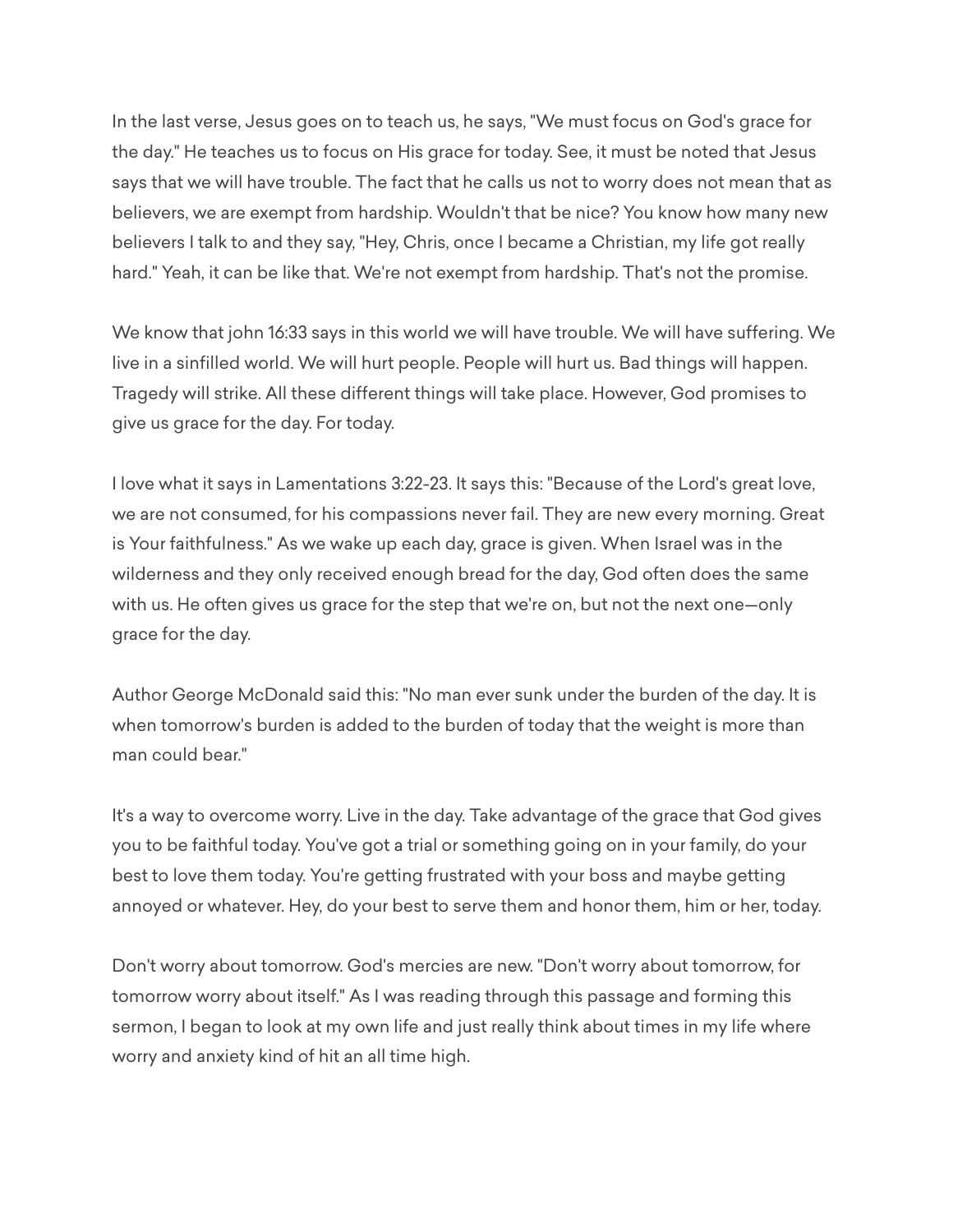A few years ago when my wife and I were dating, there was this one day I got a call from her brother and he said, "Hey, I know you're dating my sister, and I just want you to know that the reason you haven't heard from her today is because she has been kidnapped and she's been shot." And he said, "That's all I can really tell you right now." And he hung up the phone.

In a moment like that, what do you do? I didn't know what to do, so I sought Him first. I said, "God, I don't feel like I'm in control," which is a good thing, because if I feel like I'm the one in control, then I don't need to give God or trust God for anything. You can't give God glory for the things that are in your control. And so I said, "What do I do?" And so I begin to pray and worship and seek Him and put my hope and my trust in Him.

I'm so grateful because everything worked out okay. My wife, she's doing great. She's doing fine. And because of God's mercy and grace, she made it out of that situation, and that's great.

But I'll say this: I don't want it to take a desperate situation in my life in order for me to seek Him first. Like, if you do while you're desperate, that's great. That's awesome. You should. Let's go. I want to be able to seek Him first in his righteousness on the mountaintop, in the valley, and everywhere in between, day-in and day-out, seeking Him first. Because whenever I would get worried or anxious, what I do is I just have to look back and see how faithful God has been in my life.

Like God, you have been so good. I'm so thankful. Man, all I have to do, I just have to look back at the cross and it shows me how good he really is. And it shows me how faithful he has really been. When I look at the cross, it reminds me that nobody owes me anything because Jesus gave me everything on that cross. So I'm good. I'm going to be okay.

When we focus on Jesus and his faithfulness, we can surrender our anxiety as we trust in his love, his sovereignty, and his wisdom for our future. We seek first his righteousness. See, what I love about God is the wisdom of God can be found at the cross, where righteousness and love intersect. His righteousness is our righteousness because of the